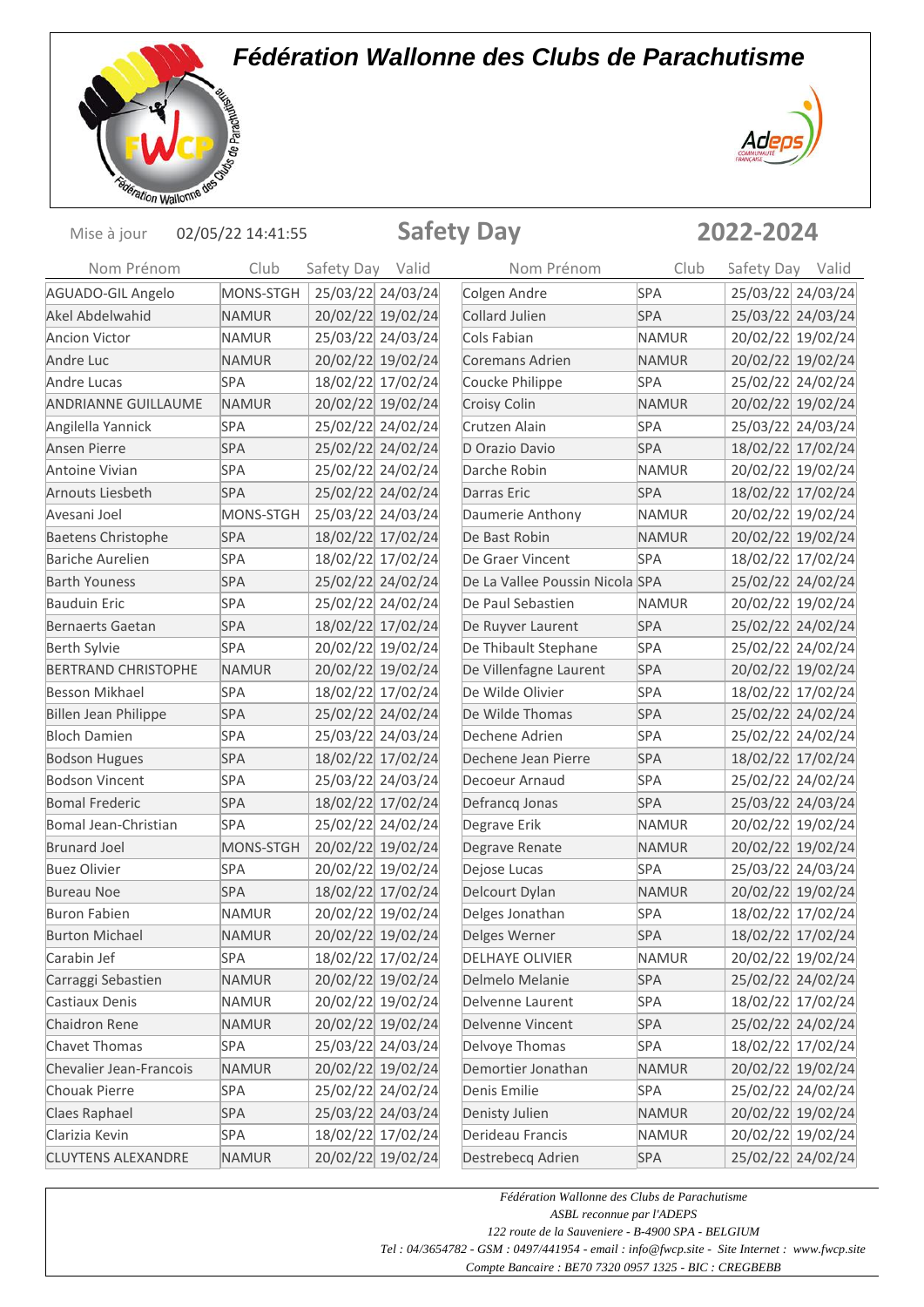

Hernandez Nico MONS-STGH 20/02/22 19/02/24



#### **Safety Day** Nom Prénom Club Safety Day Valid **2022-2024** Nom Prénom Club Safety Day Valid Mise à jour 02/05/22 14:41:55 Dethier Morgane SPA 18/02/22 17/02/24 Deuse Olivier SPA 18/02/22 17/02/24 Donnay Thomas SPA 25/02/22 24/02/24 Drooghaag Yves SPA 18/02/22 17/02/24 Dumont Henry-Philippe NAMUR 20/02/22 19/02/24 Dupret Jean-Louis SPA 18/02/22 17/02/24 Dutordoir Diego NAMUR 20/02/22 19/02/24 Duzgun Muhammet SPA 18/02/22 17/02/24 Ectors Ben NAMUR 20/02/22 19/02/24 Ehrlicher Adrian SPA 25/02/22 24/02/24 Elsen Mathieu SPA 25/02/22 24/02/24 Emonts Ronald SPA 25/02/22 24/02/24 Estalayo Y Fernandez Loic SPA  $25/03/22$  24/03/24 Etienne Michel MONS-STGH 25/03/22 24/03/24 Even Joel NAMUR 20/02/22 19/02/24 Evrard Valere NAMUR 20/02/22 19/02/24 Ferry Olivier SPA 18/02/22 17/02/24 Fesler Olivier NAMUR 20/02/22 19/02/24 Fonck Mauranne SPA 18/02/22 17/02/24 Gadeyne Marlies SPA 18/02/22 17/02/24 GEERTS ARNAUD NAMUR 20/02/22 19/02/24 Genin Jonathan SPA 25/03/22 24/03/24 Gentilepatti Alain SPA 25/02/22 24/02/24 Georges Kevin NAMUR 20/02/22 19/02/24 Gerard Marc 5PA 18/02/22 17/02/24 Gerardin Joel SPA 25/02/22 24/02/24 GISLAIN Yves-Damien NAMUR 20/02/22 19/02/24 Gloire Alexis NAMUR 20/02/22 19/02/24 Godefroid Nicolas NAMUR 20/02/22 19/02/24 Grand Bernard SPA 25/02/22 24/02/24 Gretz Ludovic SPA 25/02/22 24/02/24 Guffens Alexandre SPA 25/02/22 24/02/24 Guisset Linsey SPA 25/03/22 24/03/24 Haelterman Guy NAMUR 20/02/22 19/02/24 Hanf Florian SPA 25/02/22 24/02/24 Hartmann François SPA 25/02/22 24/02/24 Hennebert Dorian NAMUR 20/02/22 19/02/24 Henrard-Legat Caroline SPA 25/02/22 24/02/24 Hermal Samuel SPA 25/02/22 24/02/24 Hoggart Stanley SPA 25/02/22 24/02/24 Hostaux Colin SPA 25/02/22 24/02/24 Houart Rodolphe NAMUR 20/02/22 19/02/24 Hubert Megane SPA 25/02/22 24/02/24 Huriaux Jean-Philippe MONS-STGH 25/03/22 24/03/24 Huynh Long SPA 18/02/22 17/02/24 Huys Bruno NAMUR 20/02/22 19/02/24 JACQUEMIN CHARLES-HEN NAMUR 20/02/22 19/02/24 Jacques Herve MAMUR 20/02/22 19/02/24 Janssen Jerome SPA 25/02/22 24/02/24 Jeanfils Jean-Christophe SPA 25/02/22 24/02/24 Job Michel SPA 18/02/22 17/02/24 Jortay Daniel SPA 25/02/22 24/02/24 Jurdan Jean-Marc SPA 25/02/22 24/02/24 Kaiser Laurent SPA 25/02/22 24/02/24 Kayser Joanne SPA 25/02/22 24/02/24 Klersy Norina SPA 18/02/22 17/02/24 Kockartz Mario SPA 25/03/22 24/03/24 Kohnen Michael SPA 25/03/22 24/03/24 Kramer Christian SPA 25/02/22 24/02/24 Lageirse Arnaud SPA 18/02/22 17/02/24 Lagneaux Christophe NAMUR 20/02/22 19/02/24 Lamblotte Antoine SPA 18/02/22 17/02/24 Lamoline Olivier  $\overline{SPA}$  18/02/22 17/02/24 Laudin Patrick SPA 18/02/22 17/02/24 Laurent Emmanuel SPA 25/02/22 24/02/24 Lawarree Michel Dominiqu SPA 18/02/22 17/02/24 Leblanc Fabien SPA 18/02/22 17/02/24 Ledoux Xavier SPA 25/03/22 24/03/24 Lefevre Pierre SPA 25/02/22 24/02/24 Lefin Joseph SPA 18/02/22 17/02/24 Legat Adrien SPA 25/02/22 24/02/24 LEMPEREUR VINCENT SPA 20/02/22 19/02/24 Leonard Sebastien MAMUR 20/02/22 19/02/24 Lepage Julien SPA 25/03/22 24/03/24 Leufgen Mathieu SPA 25/02/22 24/02/24 Lienart Gaetan MAMUR 20/02/22 19/02/24 Lince David SPA 25/02/22 24/02/24 Link Gunnar SPA 25/03/22 24/03/24

*Fédération Wallonne des Clubs de Parachutisme 122 route de la Sauveniere - B-4900 SPA - BELGIUM Tel : 04/3654782 - GSM : 0497/441954 - email : info@fwcp.site - Site Internet : www.fwcp.site Compte Bancaire : BE70 7320 0957 1325 - BIC : CREGBEBB ASBL reconnue par l'ADEPS*

Lizen Stephane SPA 18/02/22 17/02/24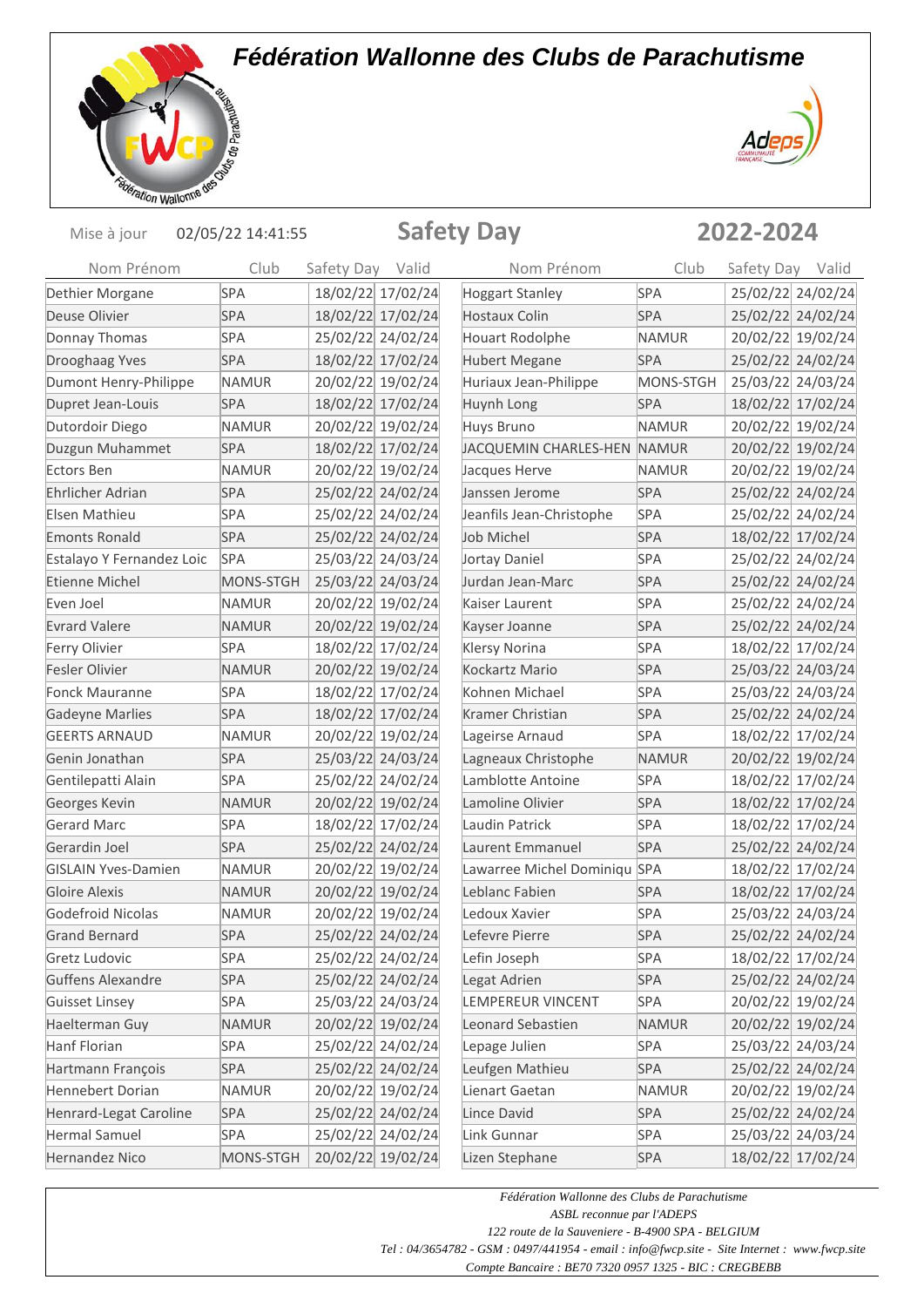**Safety Day**



Mise à jour 02/05/22 14:41:56



**2022-2024**

### Nom Prénom Club Safety Day Valid Nom Prénom Club Safety Day Valid Lopes Steven SPA 20/02/22 19/02/24 Louis Christophe SPA 25/02/22 24/02/24 Louis Helene SPA 25/02/22 24/02/24 Maes Stien NAMUR 20/02/22 19/02/24 Malaise Julie **NAMUR** 20/02/22 19/02/24 MALAISE Luc NAMUR 20/02/22 19/02/24 Mandoiu Gabriel NAMUR 20/02/22 19/02/24 Mantia Caroline NAMUR 20/02/22 19/02/24 Mantia Robert NAMUR 20/02/22 19/02/24 Maquet Robin NAMUR 20/02/22 19/02/24 Marcucci Lorenzo NAMUR 20/02/22 19/02/24 Marien Paul MONS-STGH 25/03/22 24/03/24 Marrone Joelle SPA 18/02/22 17/02/24 Massar Jean-Michel NAMUR 20/02/22 19/02/24 Massin Aurelie SPA 25/02/22 24/02/24 Mauyen Amory NAMUR 20/02/22 19/02/24 Meinhold Aurelie SPA 18/02/22 17/02/24 Merveille Gerald SPA 25/03/22 24/03/24 Metmari Samy NAMUR 20/02/22 19/02/24 Mevissen Dominic SPA 18/02/22 17/02/24 Michaux Antoine SPA 20/02/22 19/02/24 Mio Sonny NAMUR 20/02/22 19/02/24 Mkhalfi Elias 5PA 25/02/22 24/02/24 Mockel Brice SPA 18/02/22 17/02/24 Mommer Mickael SPA 18/02/22 17/02/24 Mordant Bernard SPA 25/02/22 24/02/24 Mouque Arnaud SPA 25/03/22 24/03/24 Moureau Sylvie SPA 18/02/22 17/02/24 Nale Vincent NAMUR 20/02/22 19/02/24 Nelissen Serge SPA 18/02/22 17/02/24 Nemry Fabienne SPA 25/02/22 24/02/24 Niesette Fabien SPA 18/02/22 17/02/24 Nys Loik-Mael SPA 18/02/22 17/02/24 Nyssen Francois SPA 25/02/22 24/02/24 Ohara Nirana SPA 18/02/22 17/02/24 Ooghe Nicolas SPA 25/03/22 24/03/24 Ortiz Sanchez Juan Carlos SPA 25/02/22 24/02/24 Ortmans Fabrice NAMUR 20/02/22 19/02/24 Palka Anna Magdalena SPA 25/03/22 24/03/24 Pantea Radu SPA 25/03/22 24/03/24 Passagez Loic | NAMUR | 20/02/22 19/02/24 Pasteels Tom SPA 18/02/22 17/02/24 Peller Roxane SPA 18/02/22 17/02/24 Petit Yann SPA 25/02/22 24/02/24 Petit Yves SPA 25/03/22 24/03/24 Philippe Francois MAMUR 20/02/22 19/02/24 Piens Nicolas MONS-STGH 25/03/22 24/03/24 Piette Jean-Charles MAMUR 20/02/22 19/02/24 Pigeon Fabrice SPA 25/02/22 24/02/24 Piovesan Antoine SPA 25/02/22 24/02/24 Piquard Coralie NAMUR 20/02/22 19/02/24 Pire Valerie  $SPA$  25/02/22 24/02/24 Polis Bernard SPA 25/02/22 24/02/24 Polis Laurence SPA 25/02/22 24/02/24 Porlier Christophe SPA 25/02/22 24/02/24 Pregardien Time SPA 25/02/22 24/02/24 Prokopenko Dmitri SPA 25/03/22 24/03/24 Protin Benoit SPA 18/02/22 17/02/24 Quattanens Benoit SPA 18/02/22 17/02/24 Quinau Nathanael NAMUR 20/02/22 19/02/24 Quinten Nicolas MAMUR 20/02/22 19/02/24 Randazzo Daniel SPA 25/02/22 24/02/24 Randazzo Sami SPA 25/02/22 24/02/24 RANDOUR RICHARD NAMUR 20/02/22 19/02/24 Renard Arnaud SPA 18/02/22 17/02/24 Renard Simon SPA 20/02/22 19/02/24 Rendez Eric SPA 18/02/22 17/02/24 Richard Maxime SPA 18/02/22 17/02/24 Riviere Xavier **SPA** 25/03/22 24/03/24 Rogers Philippe SPA 18/02/22 17/02/24 ROLAND Yannick SPA 18/02/22 17/02/24 Romanus Olivier SPA 25/02/22 24/02/24 Roschanski Heike SPA 25/02/22 24/02/24 Russ Jani SPA 25/03/22 24/03/24 Sauer Vanessa SPA 18/02/22 17/02/24 Scanavino Marco SPA 25/02/22 24/02/24 Schietecatte Aurelie MAMUR 20/02/22 19/02/24 Schiffers Jens SPA 25/02/22 24/02/24 Schoeben Alain SPA 25/02/22 24/02/24 Schoonens Nele SPA 25/02/22 24/02/24

*Fédération Wallonne des Clubs de Parachutisme 122 route de la Sauveniere - B-4900 SPA - BELGIUM Tel : 04/3654782 - GSM : 0497/441954 - email : info@fwcp.site - Site Internet : www.fwcp.site Compte Bancaire : BE70 7320 0957 1325 - BIC : CREGBEBB ASBL reconnue par l'ADEPS*